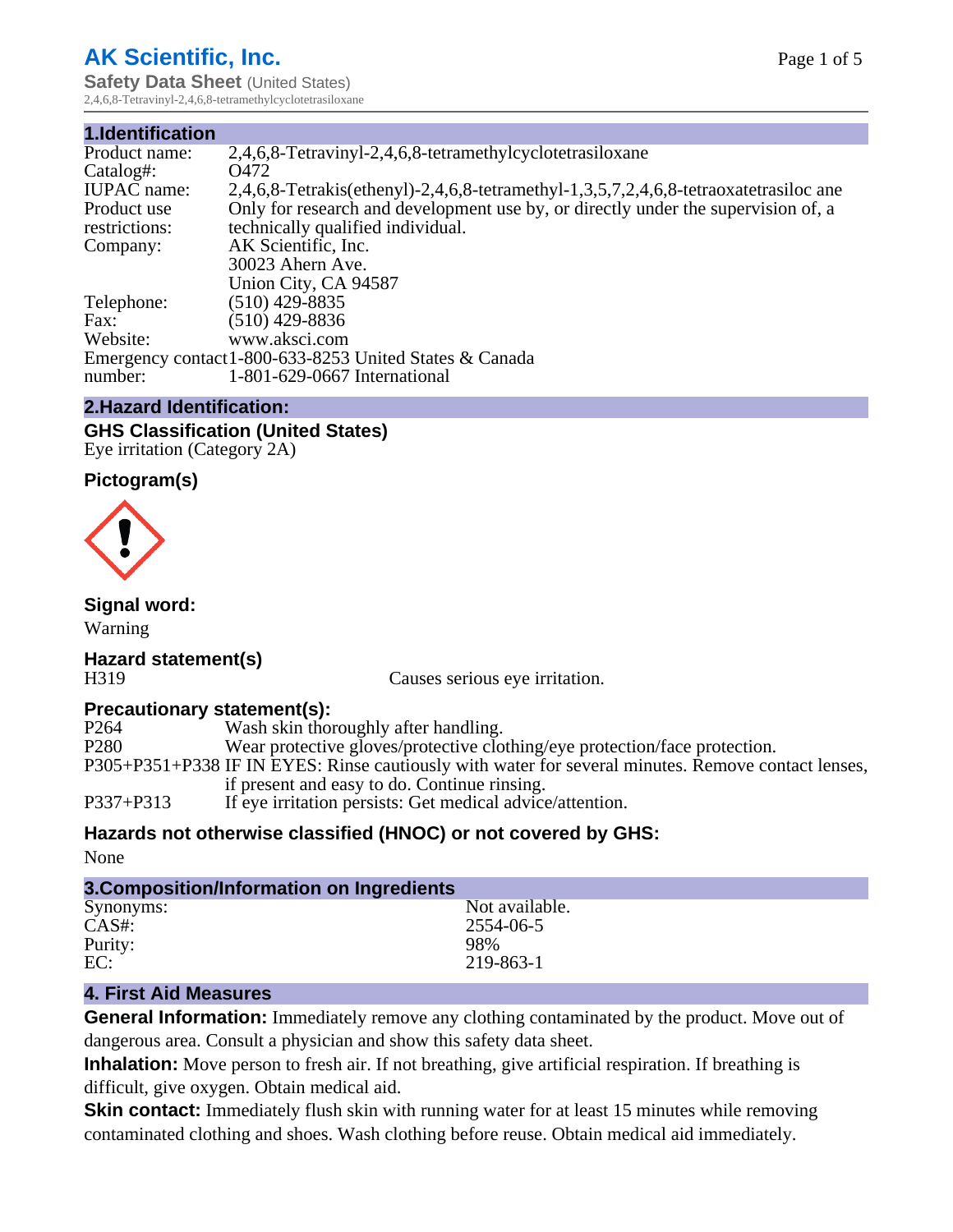**Eye contact:** Immediately flush open eyes with running water for at least 15 minutes. Obtain medical aid immediately.

**Ingestion:** Do NOT induce vomiting without medical advice. Rinse mouth with water. Never

administer anything by mouth to an unconscious person. Obtain medical aid immediately.

**Most important symptoms and effects, both acute and delayed:** No further information available. Please see sections 2 and 11.

**Indication of any immediate medical attention and special treatment needed:** No further information available.

#### **5. Fire Fighting Measures**

**Suitable extinguishing media:** Use water spray, dry chemical, carbon dioxide, or chemical foam. **Specific hazards arising from the chemical:** Carbon oxides, Silicon oxides.

**Advice for firefighters:** As in any fire, wear a NIOSH-approved or equivalent, pressure-demand, self-contained breathing apparatus and full protective gear. During a fire, irritating and highly toxic gases may be generated by thermal decomposition or combustion.

## **6. Accidental Release Measures**

**Personal precautions, protective equipment and emergency procedures:** Wear protective equipment and keep unprotected personnel away. Ensure adequate ventilation. Remove all sources of ignition. Prevent further leak or spill if safe to do so. For personal protective equipment, please refer to section 8.

**Environmental precautions:** Do not let product enter drains, other waterways, or soil.

**Methods and materials for containment and cleaning up:** Prevent further leak or spill if safe to do so. Vacuum, sweep up, or absorb with inert material and place into a suitable disposal container. Consult local regulations for disposal. See section 13 for further disposal information.

## **7. Handling and Storage**

**Precautions for safe handling:** Avoid contact with skin, eyes, and personal clothing. Wash hands thoroughly after handling. Avoid breathing fumes. Use only with adequate ventilation. Wear suitable protective clothing, gloves, and eye/face protection. Keep away from sources of ignition. Minimize dust generation and accumulation. Keep container tightly closed. Open and handle container with care. Do not eat, drink, or smoke while handling.

**Conditions for safe storage, including any incompatibilities:** Store in a tightly-closed container when not in use. Store in a cool, dry, well-ventilated area away from incompatible substances. Keep away from sources of ignition.

## **8. Exposure Controls/Personal Protection**

#### **Exposure limits:**

OSHA PEL: Not available. NIOSH REL: Not available.<br>ACGIH TLV: Not available. ACGIH TLV:

**Appropriate engineering controls:** Avoid contact with skin, eyes, and clothing. Wash hands before breaks and immediately after handling the product. Facilities storing or utilizing this material should be equipped with an eyewash fountain. Use adequate general and local exhaust ventilation to keep airborne concentrations low.

## **Personal protection**

Eyes: Based on an evaluation of the eye or face hazards present, wear chemical splash-resistant safety glasses or goggles with side protection. A face shield may be appropriate in some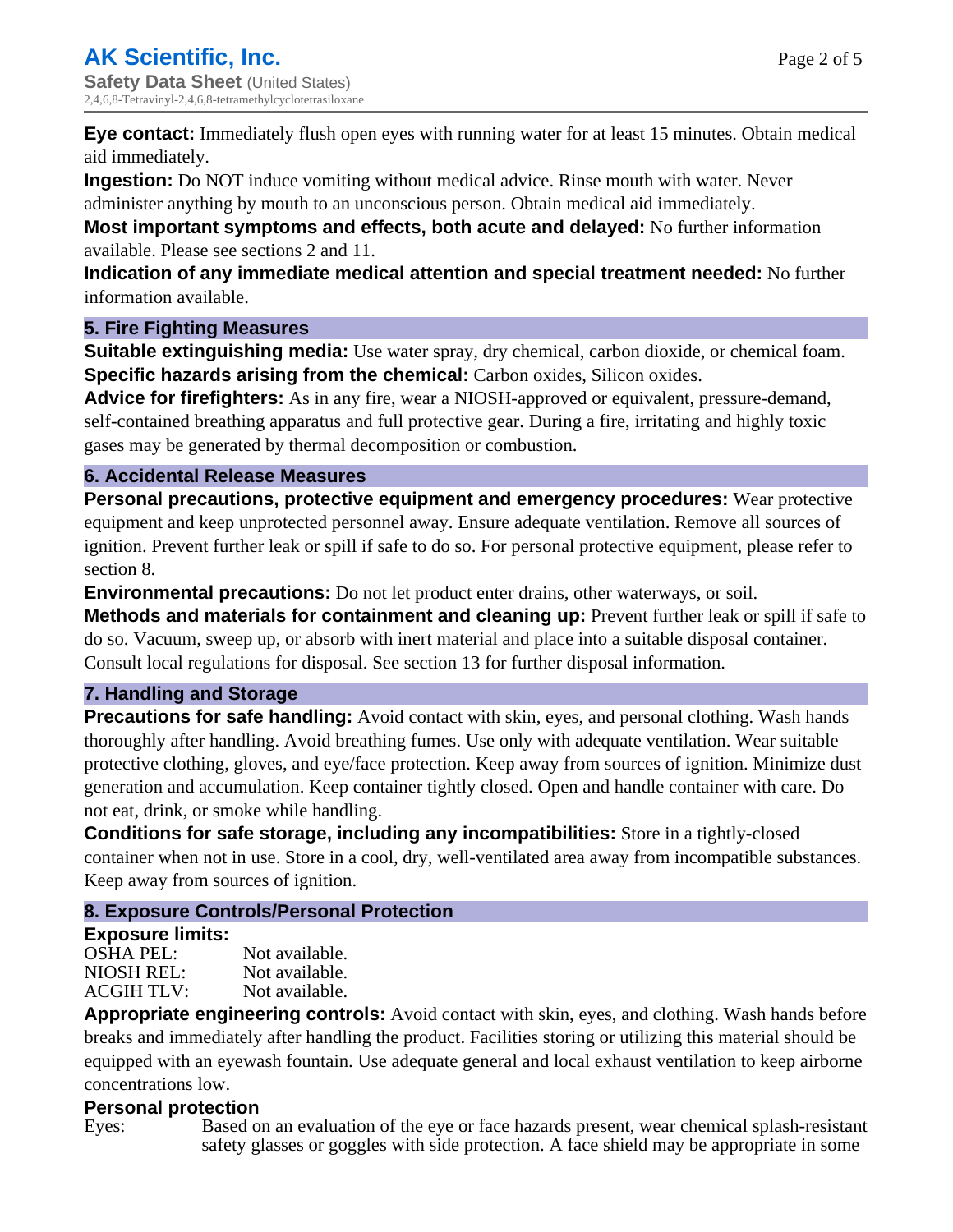|              | workplaces. Use eyewear tested and approved under appropriate government standards                     |
|--------------|--------------------------------------------------------------------------------------------------------|
|              | such as OSHA 29 CFR 1910.133 or EU EN166.                                                              |
| Hands:       | Wear gloves selected based on an evaluation of the possible hazards to hands and skin,                 |
|              | the duration of use, the physical conditions of the workplace, and the chemical resistance             |
|              | and physical properties of the glove material.                                                         |
|              | Skin and body: Protective clothing must be selected based on the hazards present in the workplace, the |
|              | physical environment, the duration of exposure, and other factors. No fabric can provide               |
|              | protection against all potential hazards; therefore it is important to select the appropriate          |
|              | protective clothing for each specific hazard. At the minimum, wear a laboratory coat and               |
|              | close-toed footwear.                                                                                   |
| Respiratory: | Respirators are not a substitute for accepted engineering control measures such as                     |
|              | enclosure or confinement of the operation, general and local ventilation, and substitution             |
|              | of less toxic materials. When respiratory personal protective equipment is appropriate                 |
|              | based on an assessment of respiratory hazards in the workplace, use a NIOSH- or                        |

CEN-certified respirator.

| 9. Physical and Chemical Properties        |                                                           |
|--------------------------------------------|-----------------------------------------------------------|
| <b>Physical State:</b>                     | Clear colorless liquid                                    |
| Molecular Formula:                         | C12H24O4Si4                                               |
| Molecular Weight:                          | 344.66                                                    |
| Odor:                                      | Not available.                                            |
| pH:                                        | Not available.                                            |
| <b>Boiling Point Range:</b>                | $111 - 112$ °C (10 mmHg)                                  |
| Freezing/Melting Point:                    | $-44$ °C                                                  |
| <b>Flash Point:</b>                        | $110^{\circ}$ C                                           |
| <b>Evaporation Rate:</b>                   | Not available.                                            |
| Flammability(solid,gas):                   | Please see section 2.                                     |
| <b>Explosive limits:</b>                   | Not available.                                            |
| Vapor Pressure:                            | Not available.                                            |
| Vapor Density:                             | Not available.                                            |
| Solubility:                                | Not available.                                            |
| <b>Relative Density:</b>                   | 0.997                                                     |
| Refractive Index:                          | 1.4342                                                    |
| Volatility:                                | Not available.                                            |
| <b>Auto-ignition Temperature:</b>          | Not available.                                            |
| <b>Decomposition Temperature:</b>          | Not available.                                            |
| <b>Partition Coefficient:</b>              | Not available.                                            |
| <b>10. Stability and Reactivity</b>        |                                                           |
| Reactivity:                                | Not available.                                            |
| Chemical stability:                        | Stable under recommended temperatures and pressures.      |
| Possibility of hazardous reactions:        | Not available.                                            |
| Conditions to avoid:                       | Dust generation.                                          |
| Incompatible materials:                    | Strong oxidizing agents.                                  |
| Hazardous decomposition products:          | Carbon oxides, Silicon oxides.                            |
| <b>11. Toxicological Information</b>       |                                                           |
| RTECS#                                     | GZ4550000                                                 |
| Acute toxicity:                            | LD50 Intraperitoneal-Rat-730mg/kg; LD50                   |
|                                            | Oral-Rat-7mg/kg                                           |
| Routes of exposure:                        | Inhalation, eye contact, skin contact, ingestion.         |
| Symptoms related to the physical, chemical | Skin contact may result in inflammation characterized by  |
| and toxicological characteristics:         | itching, scaling, reddening, blistering, pain or dryness. |
|                                            | Eye contact may result in redness, pain or severe eye     |
|                                            | damage. Inhalation may cause irritation of the lungs and  |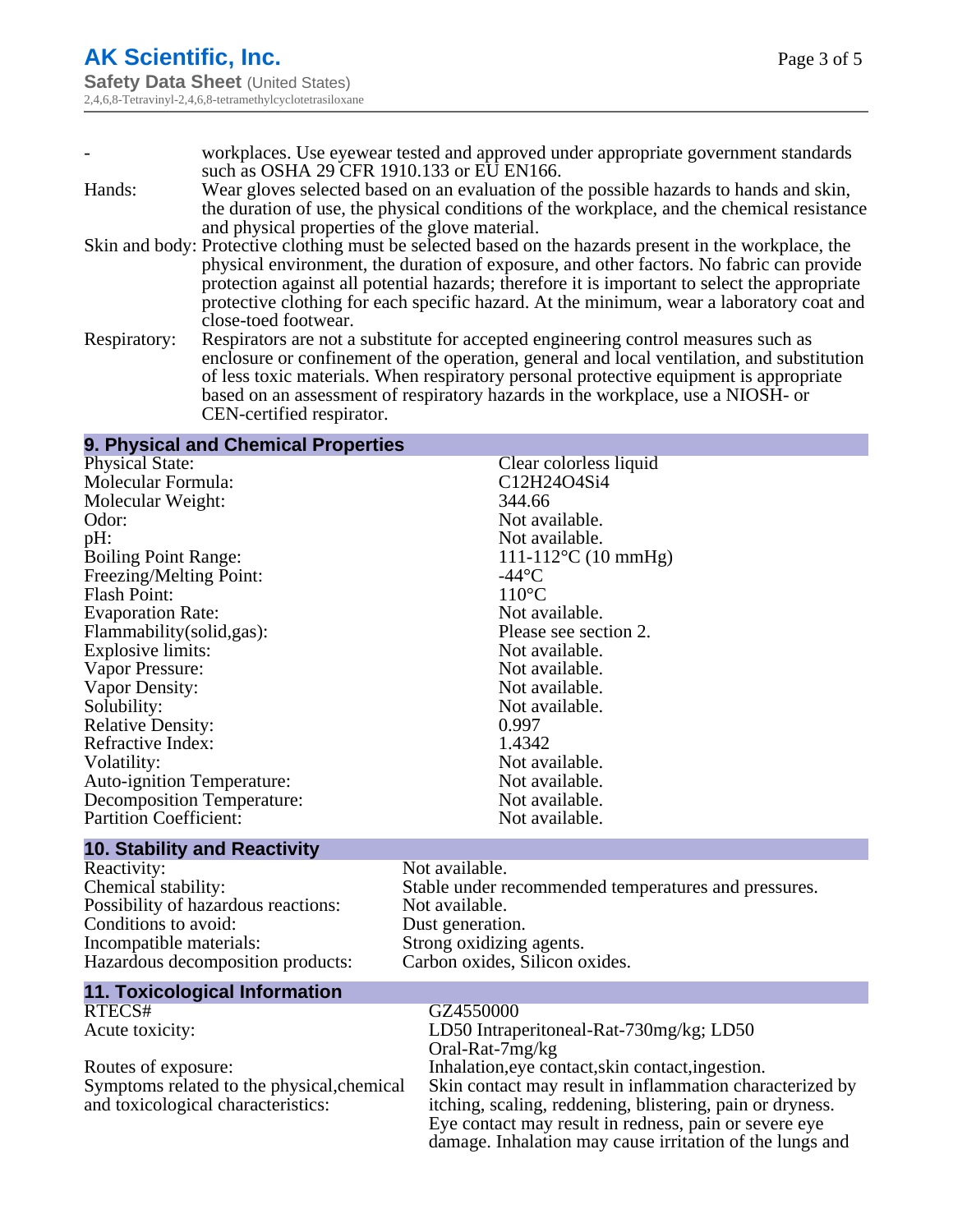respiratory system. Overexposure may result in serious illness or death.

#### **Carcinogenicity**

IARC: Not classified.<br>
NOTP: Not listed. Not listed. OSHA: Not listed. Acute toxic effects: Inflammation of the eye is characterized by redness, watering, and itching. Skin inflammation is characterized by itching, scaling, reddening, or, occasionally, blistering.

#### **12. Ecological Information**

| Not available. |
|----------------|
| Not available. |
| Not available. |
| Not available. |
| Not available. |
|                |

#### **13. Disposal Considerations**

Disposal of waste: Chemical waste generators must determine whether a discarded chemical is classified as hazardous waste. US EPA guidelines for the classification determination are listed in 40 CFR 261.3. Additionally, waste generators must consult state and local hazardous waste regulations to ensure complete and accurate classification. Observe all federal, state and local regulations when disposing of the substance.

Disposal of packaging: Do not reuse containers. Dispose of as unused product.

| <b>14. Transportation Information</b>                                     |                |  |
|---------------------------------------------------------------------------|----------------|--|
| <b>DOT (United States)</b>                                                |                |  |
| UN number:                                                                | Not hazmat     |  |
| Proper shipping name:                                                     | Not available. |  |
| Transport hazard class:                                                   | Not available. |  |
| Packing group:                                                            | Not available. |  |
| <b>IATA</b>                                                               |                |  |
| <b>UN Number:</b>                                                         | Not DG         |  |
| Proper shipping name:                                                     | Not available. |  |
| Transport hazard class:                                                   | Not available. |  |
| Packing group:                                                            | Not available. |  |
| $\mathbf{A} = \mathbf{B}$ is a small of a singular function on a state of |                |  |

#### **15. Regulatory Information TSCA (United States)**

This product is on the EPA Toxic Substance Control Act (TSCA) inventory. The product is supplied solely for use in research and development by or under the supervision of a technically qualified individual as defined in 40 CFR § 720 et seq. The health risks have not been fully determined. Any information that is or becomes available will be supplied on the SDS.

| California Proposition 65: | Not Available |  |
|----------------------------|---------------|--|
| NFPA Rating:               | Health:       |  |
|                            | Flammability: |  |
|                            | Instability:  |  |
|                            |               |  |

# **16. Additional Information**

Revision Date: 02/25/2019